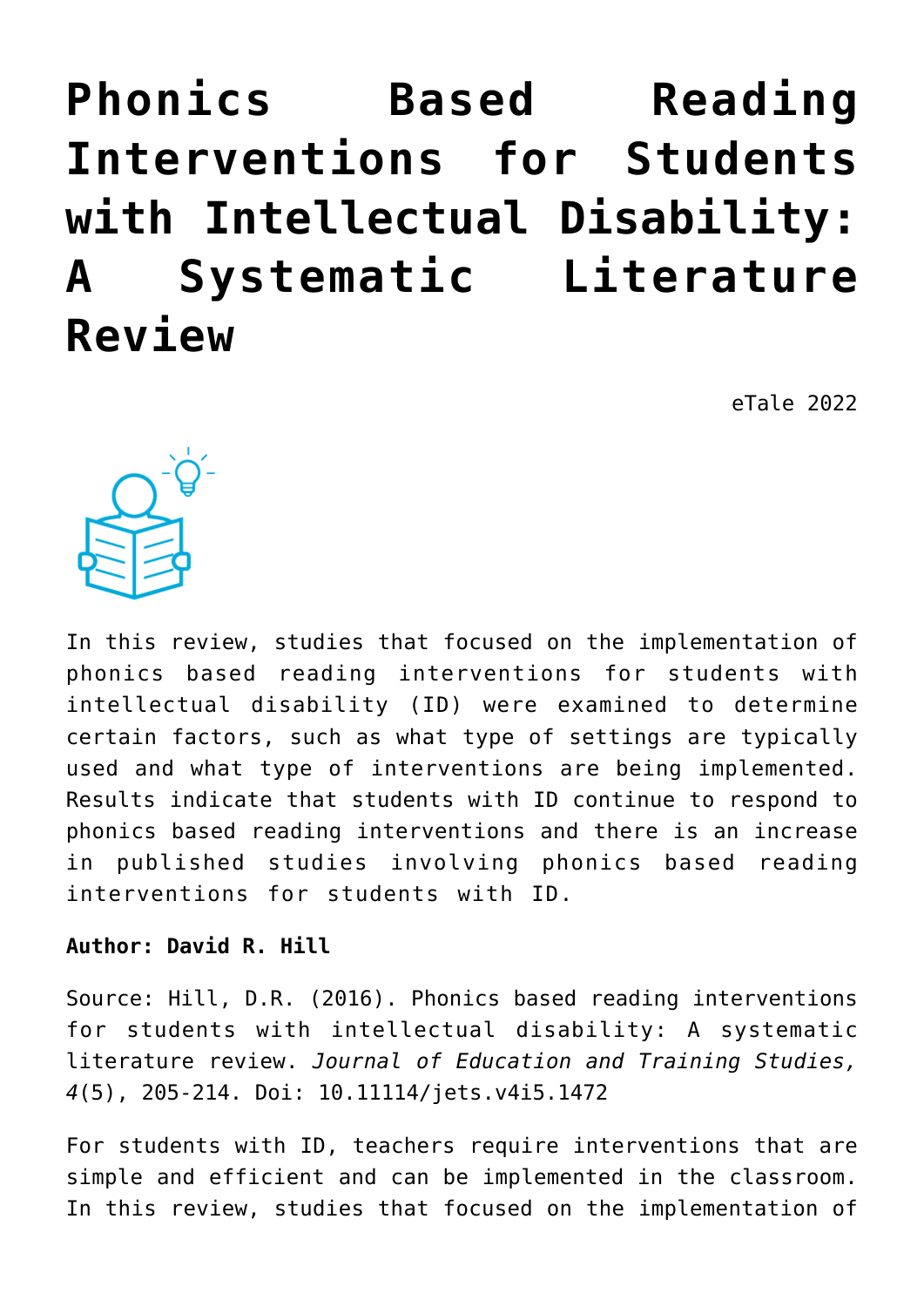phonics based reading interventions for students with ID were examined to determine the salient factors, such as what types of settings are typically used and what types of intervention are being implemented. Results indicate that students with ID continue to respond to phonics based reading interventions and there has been an increase in published studies involving phonics based reading interventions for students with ID.

- The emphasis and methods of reading instruction for students with ID have changed over the past several years.
- The initial focus was on teaching functional sight words to enhance daily living skills for students with ID.
- The mode of instruction primarily involved drill and practice exercises that only targeted word identification and other isolated reading skills.
- While students have learned to identify words, they have experienced great difficulty in reading connected text.
- Research focusing on phonics based reading interventions for students with ID is increasing. Moreover, the findings from two reviews are encouraging and provide support for the use of phonics based instruction for students with ID.
- Conners (1992) concluded that children with moderate ID respond to various forms of phonics instruction.
- Joseph and Seery (2004) concluded that some students with ID are capable of generalising acquired phonetic analysis skills.

## **Different forms of phonics instruction:**

- Stimulus-connected prompt fading technique
- Phonetic analysis with error correction
- Comprehensive literacy programme using embedded phonics instruction
- Computer-assisted instructional approaches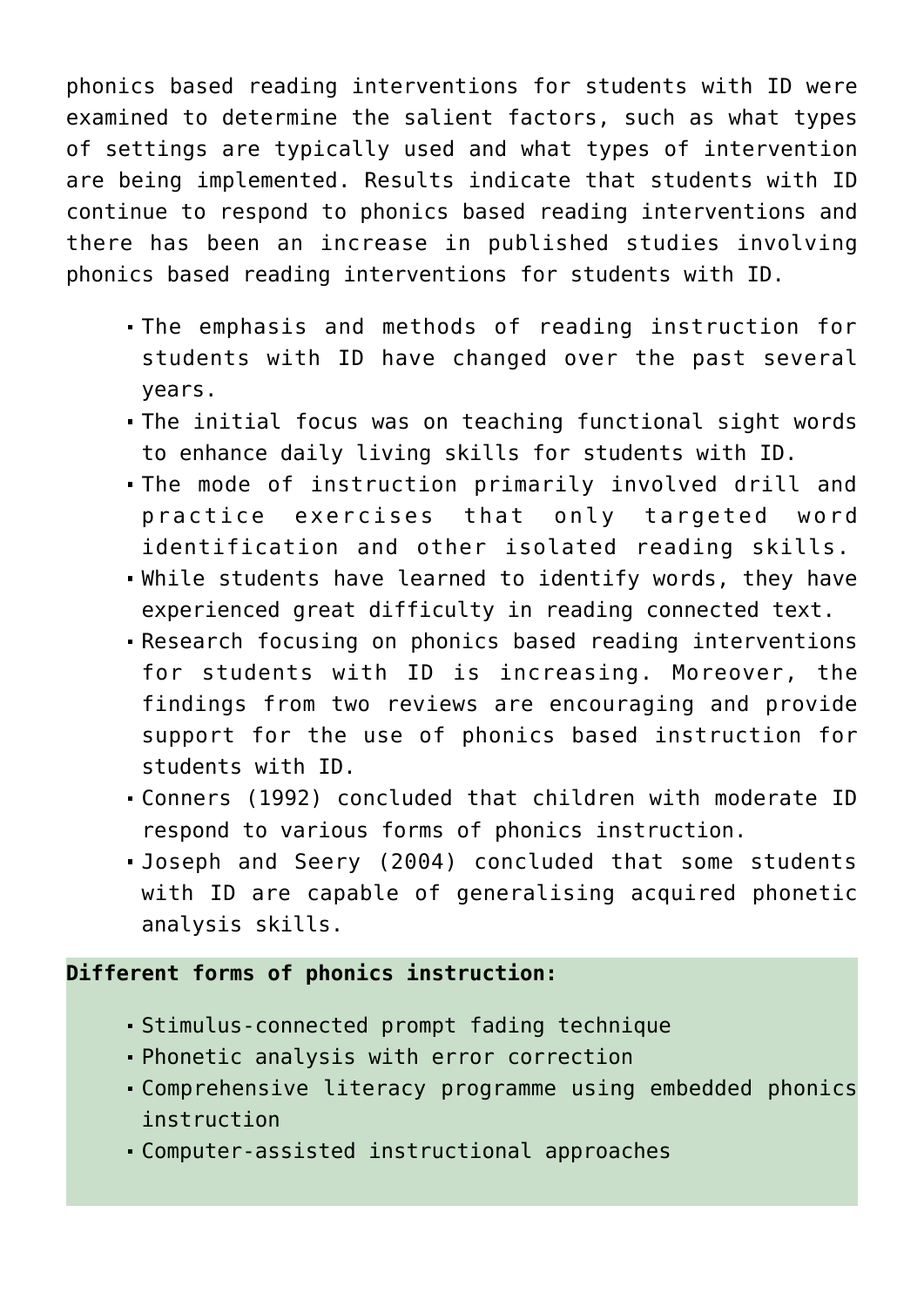

The purpose of this review was to update prior reviews and examine studies that have implemented phonics based reading interventions to students with ID to answer the following questions:

- 1. With whom and in what types of educational settings has phonics instruction been evaluated?
- 2. Which approaches to phonics instruction have been examined since the last review?
- 3. How effective are explored phonics interventions for students with ID?
- 4. Is there evidence for an increased focus on phonics instruction for students with ID since the previous reviews?

In total, 11 articles met the inclusion criteria and were reviewed. In the included articles, Ns varied from 3 to 93 and the subjects ranged from kindergarten age to 15-year-olds.

## **Findings**

- A total of 240 participants with ID and an age range of 6–15 years participated in the 11 studies.
- Five studies evaluated interventions within participant classrooms, while two provided interventions for participants outside their special education classroom.
- Interventions were classified into two groupings: a) researcher-designed approaches that incorporated various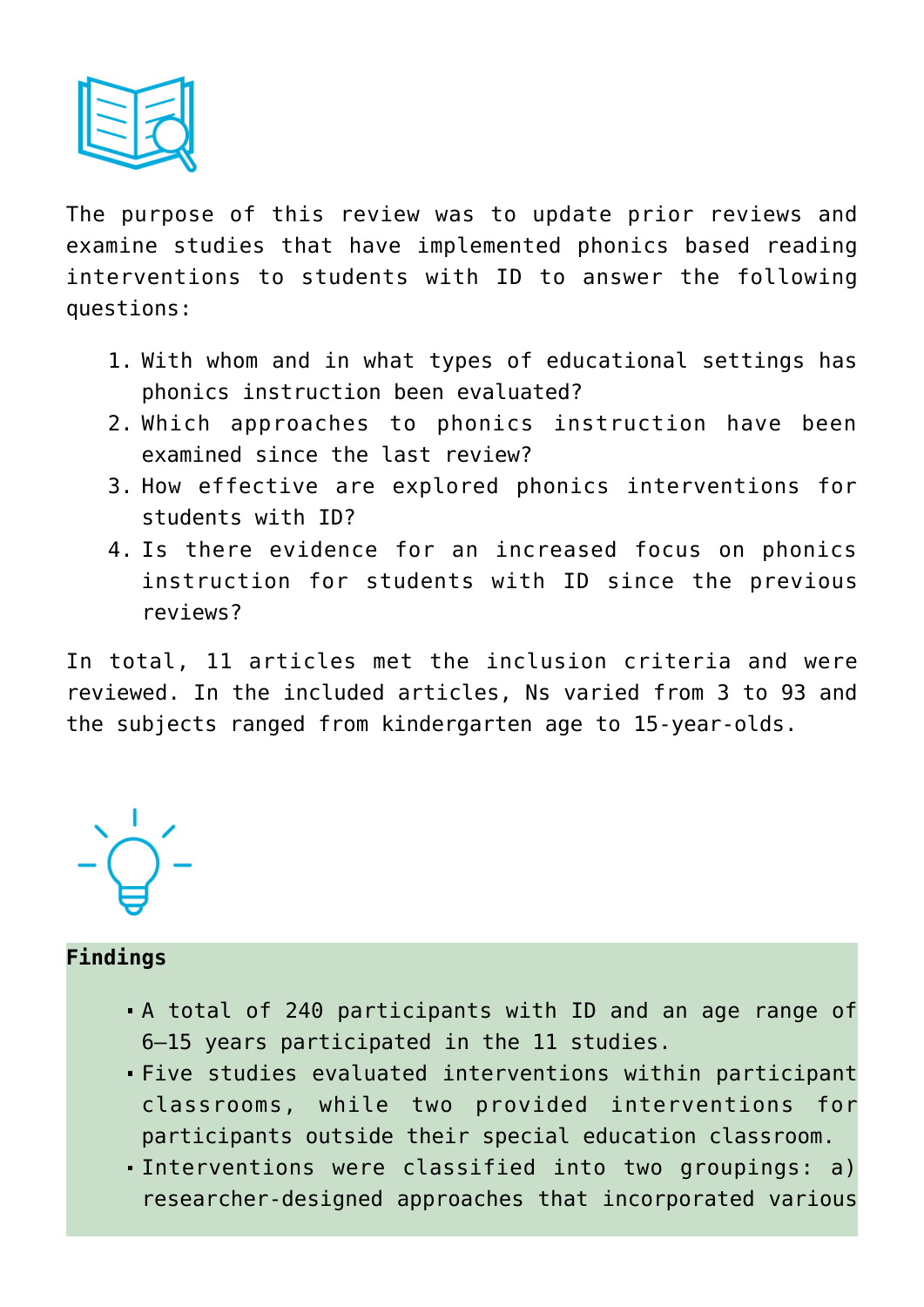aspects of systematic, explicit instruction, and the use of published reading curricula (such as corrective reading); and b) interventions consisting of evidence based response-prompting procedures (such as simultaneous prompting).

Studies with the longest durations tended to report higher reading improvements, with effect sizes ranging from  $d = 0.30$  to  $0.88$ .

## **Interventions used:**

- One intervention targeted concepts of print, phonological and phonemic awareness, oral language, letter knowledge, word recognition, vocabulary, fluency, and comprehension.
- An Early Literacy Skills Builder (ELSB) intervention targeted vocabulary, comprehension, phonemic awareness and early phonics skills.
- Corrective Reading Program Decoding A is an established, systematic, explicit reading programme with a focus on decoding skills.
- The synthetic phonics intervention consisted of participants learning individual letter sounds and how to blend them to make words.
- The analogy phonics intervention consisted of participants learning sounds of common consonants and common 'rimes' and combining them to read words. Participants were asked to practice reading the words and saying the letter sounds before attempting to match pictures with the sounds/words.
- Simultaneous prompting involves the simultaneous delivery of the controlling prompt and the instructional cue.